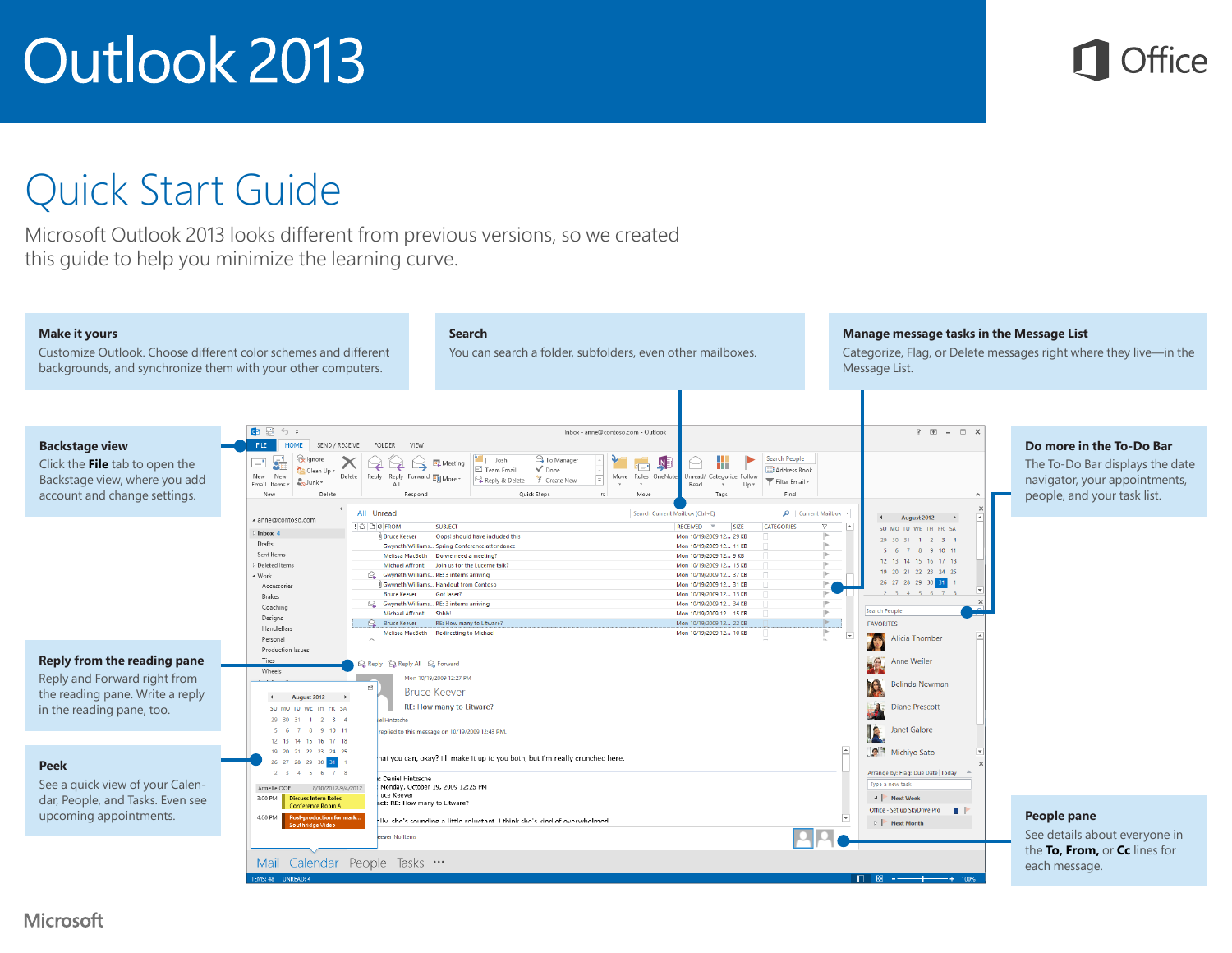### First things first: Add your account

Before you can send or receive messages, you have to connect your email account. If your company uses Microsoft Exchange, Outlook 2013 will attempt to set up your email account for you.

If you use Internet-based email (such as Hotmail, Gmail, or Yahoo!), enter your name, email address, and password to set up your account.



## Change the Office Theme

We've redesigned Office 2013 to provide a clean, uncluttered experience — like a blank piece of paper. If you want to see the different areas of Outlook more distinctly, you can change the Office Theme.

Use your **File** > **Office Account** settings to change the Office 2013 color scheme for all of your computers, or use the **Outlook Options** to change the color scheme on just this computer. You can choose from **White, Light Gray,** or **Dark Gray.**

| <b>Outlook Options</b>                          | P<br>x                                                                                                      |  |  |
|-------------------------------------------------|-------------------------------------------------------------------------------------------------------------|--|--|
| General                                         | General options for working with Outlook.                                                                   |  |  |
| Mail<br>Calendar                                | <b>User Interface options</b>                                                                               |  |  |
| People                                          | Show Mini Toolbar on selection 1                                                                            |  |  |
| Tasks                                           | Enable Live Preview <sup>1</sup><br>V                                                                       |  |  |
| Search                                          | Show feature descriptions in ScreenTips<br>ScreenTip style:<br>$\overline{\phantom{a}}$                     |  |  |
| Language                                        | Personalize your copy of Microsoft Office                                                                   |  |  |
| Advanced                                        | Mark Hanson<br>User name:                                                                                   |  |  |
| Customize Ribbon<br><b>Quick Access Toolbar</b> | <b>MH</b><br>Initials:<br>Always use these values regardless of sign in to Office.                          |  |  |
| Add-Ins                                         | Office Theme:<br>Light Gray                                                                                 |  |  |
| <b>Trust Center</b>                             | White<br>Start up options Light Gray                                                                        |  |  |
|                                                 | Make Outloo Dark Gray<br>$\overline{J}$<br>rogram for E-mail.<br>Default Programs<br>Contacts, and Calendar |  |  |
|                                                 | OK<br>Cancel                                                                                                |  |  |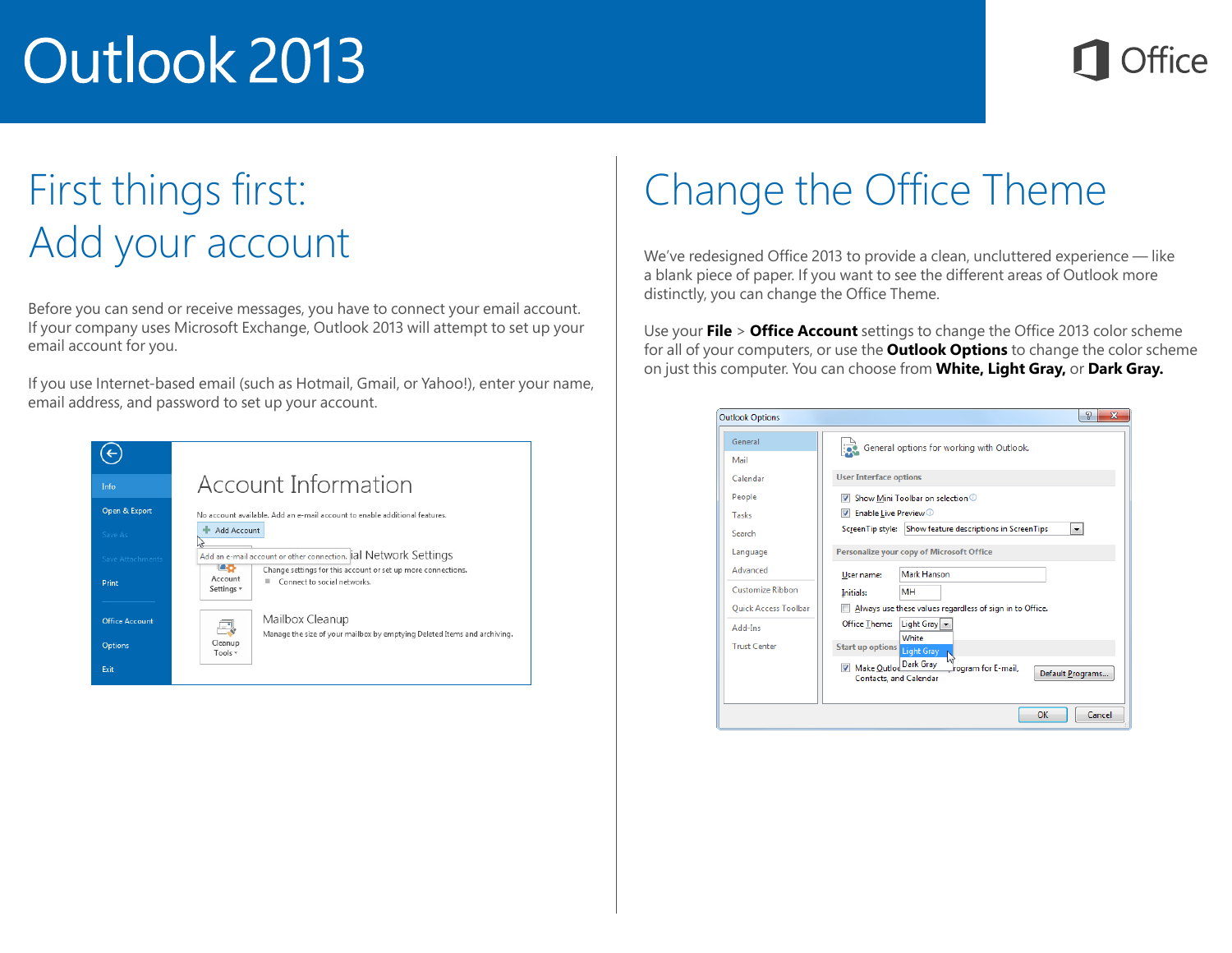

#### Things you might be looking for

Use the list below to find some of the more common tools and commands in Outlook 2013.

| To                                                   | Click         | And then look in the                                                                                                                                                            |
|------------------------------------------------------|---------------|---------------------------------------------------------------------------------------------------------------------------------------------------------------------------------|
| Apply stationery or backgrounds to a message         | <b>File</b>   | Click File > Options > Mail > Stationery and Fonts. On the Personal<br>Stationery tab, click Theme.                                                                             |
| Send automatic replies when you're out of the office | <b>File</b>   | Under Account Information, click Automatic Replies > Send<br>automatic replies, and then choose your options (this feature requires<br>a Microsoft Exchange Server account).    |
| Insert a picture or clip art                         | <b>Insert</b> | From a new mail message, click <b>Illustrations,</b> and then click one of<br>the following: Pictures, Online Picture, Shapes, Smart Art, Chart,<br>or Screenshot.              |
| Manage email messages by assigning rules             | Home          | In Mail view, click Move > Rules.                                                                                                                                               |
| Insert a symbol or special character                 | <b>Insert</b> | From a new mail message, click Symbols > Symbol.                                                                                                                                |
| Add holidays to your calendar                        | <b>File</b>   | Click Options > Calendar. Under Calendar options, click Add Holidays.                                                                                                           |
| Share a calendar                                     | Home          | From the Calendar view, in the Share group, click E-mail Calendar ><br><b>Share Calendar</b> (this feature requires a Microsoft Exchange Server<br>account), or Publish Online. |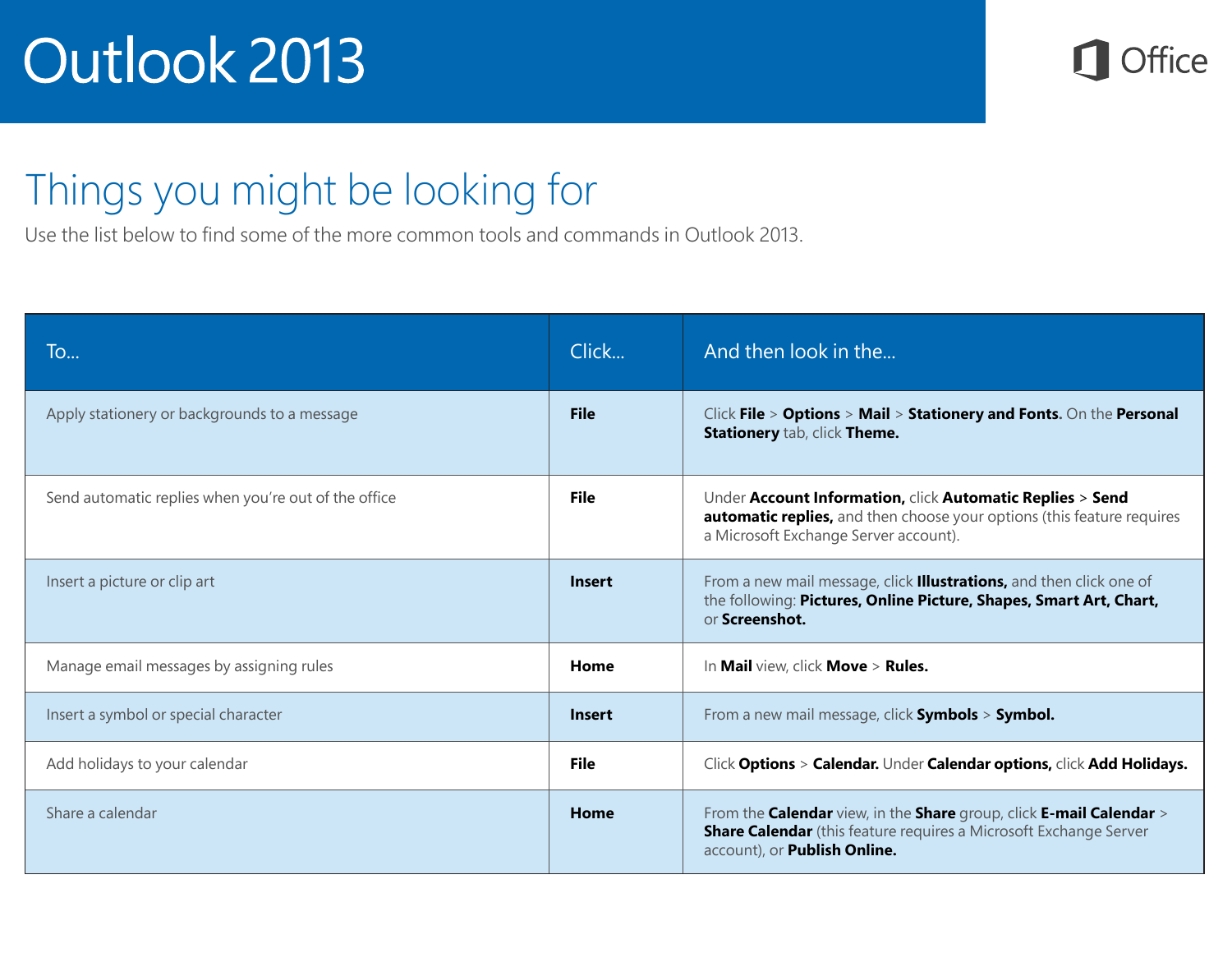

### Mail isn't the half of it

Communication is important, but your time is important, too. Outlook 2013 has updated how you manage your time, your people, and your tasks.